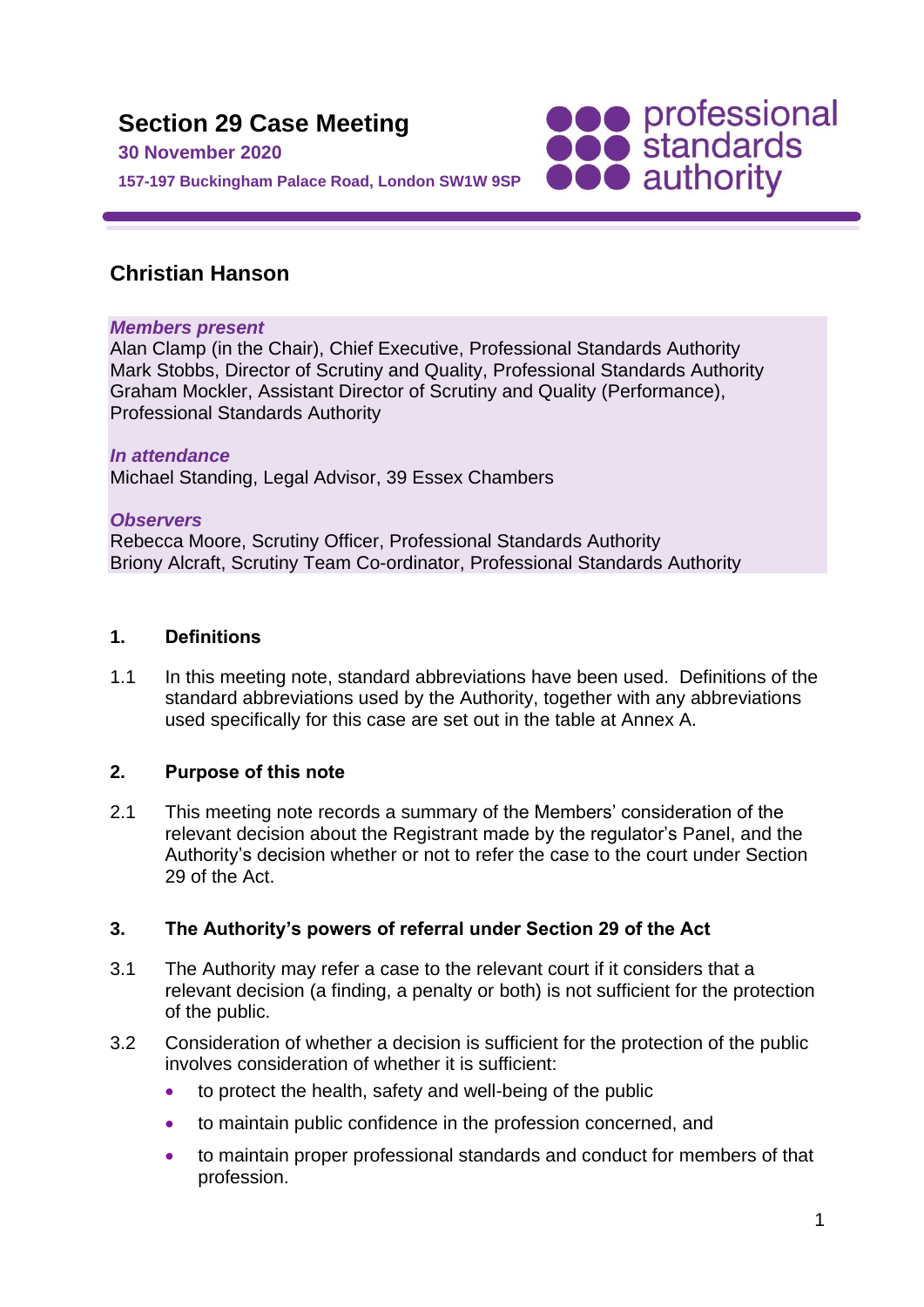3.3 This will also involve consideration of whether the Panel's decision was one that a disciplinary tribunal, having regard to the relevant facts and to the object of the disciplinary proceedings, could not reasonably have reached; or was otherwise manifestly inappropriate having regard to the safety of the public and the reputation of the profession (applying *Ruscillo*<sup>1</sup> ).

## **4. Conflicts of interest**

4.1 The Members did not have any conflicts of interest.

### **5. Jurisdiction**

5.1 The Legal Advisor confirmed that the Authority had jurisdiction to consider the case under Section 29 of the Act. Any referral in this case would be to the High Court and the statutory time limit for an appeal would expire on 4 December 2020.

## **6. The relevant decision**

- 6.1 The relevant decision is the Determination of the Panel following a hearing which concluded on 29 September 2020.
- 6.2 The Panel's Determination which includes the charges and findings is set out at Annex B.

## **7. Documents before the meeting**

- 7.1 The following documents were available to the Members:
	- Determination of the Panel dated 29 September 2020
	- The Authority's Detailed Case Review
	- Transcripts of the hearing dated 21-29 September 2020
	- Counsel's Note dated 27 November 2020
	- GMC's Bundle
	- GMC Case Examiners' Decision
	- The GMC MPTS Indicative Sanctions Guidance dated 18 Nov 2019
	- The Authority's Section 29 Case Meeting Manual

<sup>&</sup>lt;sup>1</sup> CRHP v Ruscillo [2004] EWCA Civ 1356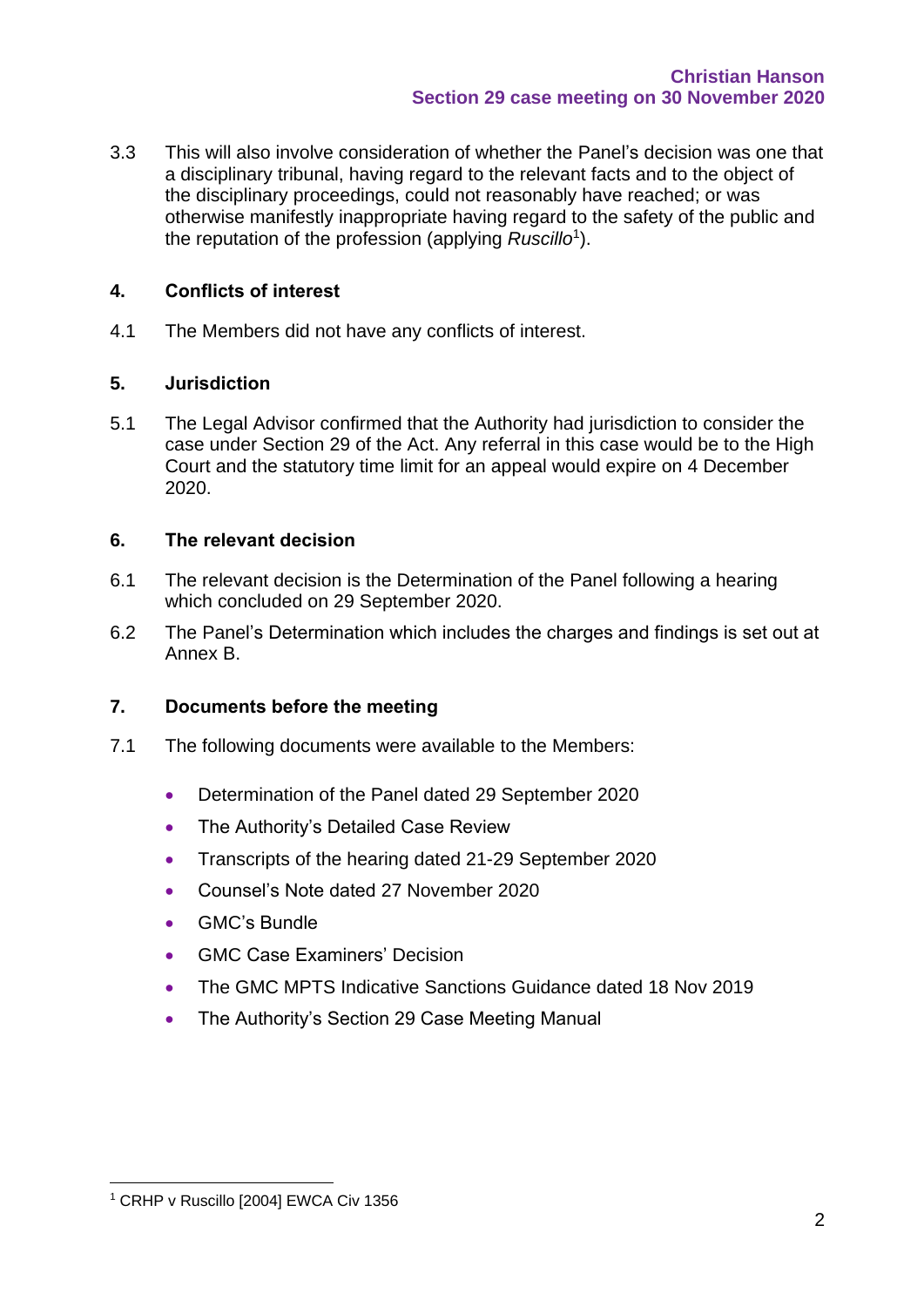## **8. Background**

- 8.1 At the material time, the Registrant was employed as a Specialty Doctor in Emergency Medicine at the Rotherham General Hospital ("the Hospital"). On 5 June 2019 the Registrant was working on a night shift at the same time as Ms A, a nurse in the Paediatric Department, with whom he had worked without incident prior to the events. Ms A was the only nurse working in the Department after 22.30, and the Panel found that the Registrant knew she was working alone.
- 8.2 At around 03:00 on 5 June, Ms A, was passing through a double door and became aware of the Registrant behind her. She reported that he had placed his hands on her hips and then walked with her, guiding her, and led her through the door to a doctor's room. This was supported by CCTV footage.
- 8.3 On entering the room, the Registrant sat on a chair by the desk whilst Ms A looked for some keys. As she walked back towards the door, the Registrant grabbed her by the hips and pulled her towards him. He clamped his knees around her legs, put his hands on her hips towards her bottom and asked if he could see her out of work. She replied that that would not be appropriate, and pushed him back, going to open the door. This caused the Registrant to stand up and push the front of his body against her back and hold her hips, towards the top of her bottom, whilst whispering something in her ear. She pushed him away and left the room.
- 8.4 Immediately after the incident, Ms A rang the nurse in charge to report what had occurred with the Registrant.
- 8.5 The Tribunal found that the Registrant's actions were unwanted by Ms A, and that they were sexually motivated. It found that the Registrant's fitness to practise was impaired by way of his misconduct and imposed a ten month suspension order, with a review, considering this to be proportionate in the circumstances. It did not consider his misconduct to be fundamentally incompatible with remaining on the register.
- 8.6 The Registrant did not attend the hearing and was not represented. He denied the allegations against him.

## **9. Applying Section 29 of the 2002 Act**

- 9.1 The Members considered all the documents before them and received legal advice.
- 9.2 The Members noted at the outset that the sanction imposed by the Panel, and how this decision was reached, were the only aspects of the decision which required its consideration, and discussed the following concerns about the decision:

### *The seriousness of the misconduct*

9.3 Firstly, the Members considered that it did not appear that the Panel had placed any particular weight on any of the aggravating or mitigating factors it had identified, and that it was not clear from its determination which factors they found to be particularly relevant. The Members believed that there were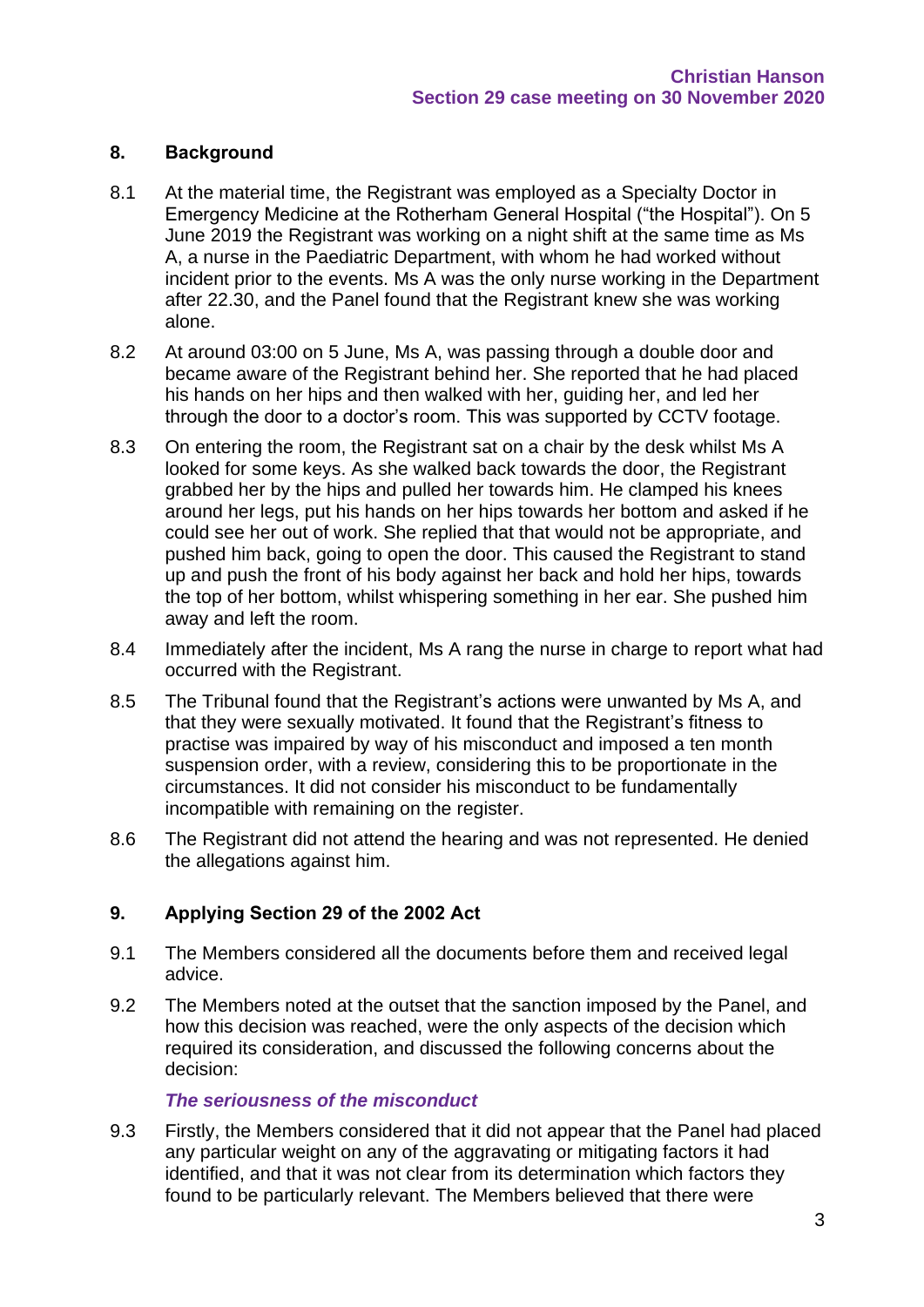potentially further aggravating factors which did not appear to be addressed by the Panel in determining sanction, such as the seriousness of the Registrant's conduct, noting that neither was any reference made by the Panel to the section in the SG regarding the seriousness of the findings against the Registrant.

- 9.4 The Members considered that the extent to which the Registrant had departed from GMP was considerable, and that the risk to public confidence is high. Further, they noted that although the Registrant's conduct was not sustained, it was completely unacceptable behaviour for which he has not apologised, and which had a considerable impact on Nurse A, who did not return to work for her next shift following the incident, and was subsequently given medication and had to take seven weeks off work as she was struggling to cope.
- 9.5 This struck the Members as very serious misconduct in which serious harm was caused to a colleague, and in which the Registrant abused his position of Trust. Nurse A could be considered to have been temporarily vulnerable, having been led away somewhere quiet by a man much greater in physical stature than her, and where there was inevitably a power balance. The Members considered that inherent within that is a level of vulnerability, which appears to have been overlooked by the Panel in determining the level of seriousness.
- 9.6 The Members considered that there is a strong public interest that doctors should not behave in such a way, and that the Panel failed to take this into account in determining whether suspension, despite being a serious sanction, is a sufficiently robust sanction which sends the appropriate signal to the public and other members of the profession. They concluded that the lack of weight being placed on this important aspect indicated the Panel had erred in its decision on sanction.

### *Did the Panel correctly interpret and understand the Sanctions Guidance?*

9.7 The Members had serious concerns about the way the Panel interpreted the SG, and referred to paragraph p22 of the Panel's determination on sanction in which the Panel considers whether suspension would be appropriate. The Members noted that the Panel appeared to consider points a, e, f and g of the SG to be engaged (as they were the only paragraphs quoted), which state:

*a. A serious breach of Good medical practice, but where the doctor's misconduct is not fundamentally incompatible with their continued registration, therefore complete removal from the medical register would not be in the public interest. However, the breach is serious enough that any sanction lower than a suspension would not be sufficient to protect the public or maintain confidence in doctors.*

*e. No evidence that demonstrates remediation is unlikely to be successful, eg because of previous unsuccessful attempts or a doctor's unwillingness to engage.'*

*f. No evidence of repetition of similar behaviour since incident.*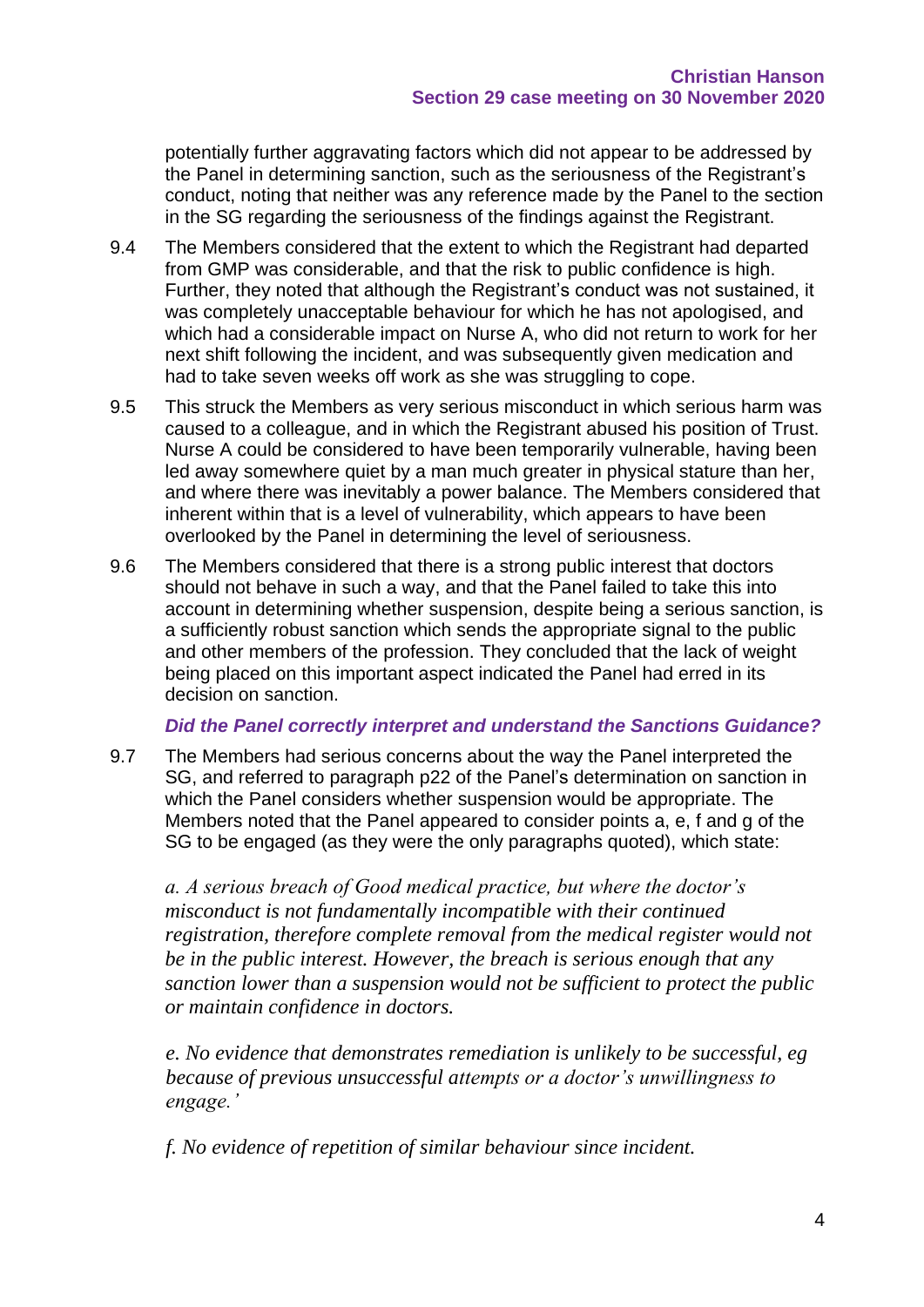*g. The tribunal is satisfied the doctor has insight and does not pose a significant risk of repeating behaviour.'*

- 9.8 The Members agreed that paragraphs *b*. and *d*. of the SG were not engaged but focussed its concern on the irrational decisions of the Panel regarding paragraphs *e*. and *g*. when it appeared evident that remediation is unlikely given the Registrant has completely failed to engage with the proceedings, nor shown any evidence of insight or remorse.
- 9.9 Further, they noted that the factors at paragraph *g*. are actually in contrast to the Panel's earlier comments in determining impairment, that there was no evidence before the Panel that the Registrant had admitted fault, shown insight or taken steps to mitigate his actions. The Members could see no correlation between this conclusion and the Panel finding at impairment stage that there is no evidence of a significant risk of repetition, indicating that the Panel had completely lost sight of its earlier finding, meaning that it failed to address the actual risk of repetition in light of the lack of admissions, insight and remediation.
- 9.10 The Members noted that there is no evidence this type of conduct had occurred previously, but certainly could not use this as a basis for concluding that it would not happen again. The Members therefore concluded that despite quoting from the SG, the Panel appeared to misinterpret it and failed to explain how it had reached the decisions that it had; and consequently concluded that the Panel's finding was wrong.

### *Should the Panel have considered and made express reference to the Sanctions Guidance in respect of erasure?*

- 9.11 The Members went on to discuss the lack of express reference to the SG in the Panel's decision on whether erasure would be appropriate, noting that the GMC had submitted for erasure, (given the seriousness of the misconduct, the inability to rule out the risk of repetition and the potential damage to public trust in the profession). Instead the Panel merely referenced the mitigating factors, which the Members considered to be minimal, and that the misconduct was serious but not so serious as to be fundamentally incompatible with continued registration.
- 9.12 The Members further noted that the Panel must have overlooked the opening wording of the SG in relation to suspension, which states that 'some or all' of the factors being present would indicate suspension may be appropriate, whereas in contrast, for erasure, it states 'any' of the factors may indicate erasure is appropriate. This led the Members to believe there was clearly an intention by the GMC for Panels to take a different approach in respect of each sanction, and that the appropriate approach had not been taken by the Panel.
- 9.13 Further, its approach, especially when bearing in mind the absence of factors indicative of suspension versus the more weighty list of factors indicative of erasure, appeared to the Members to indicate that the Panel had already reached a decision that suspension was the appropriate sanction rather than taking the necessary steps to reference the SG in relation to erasure, to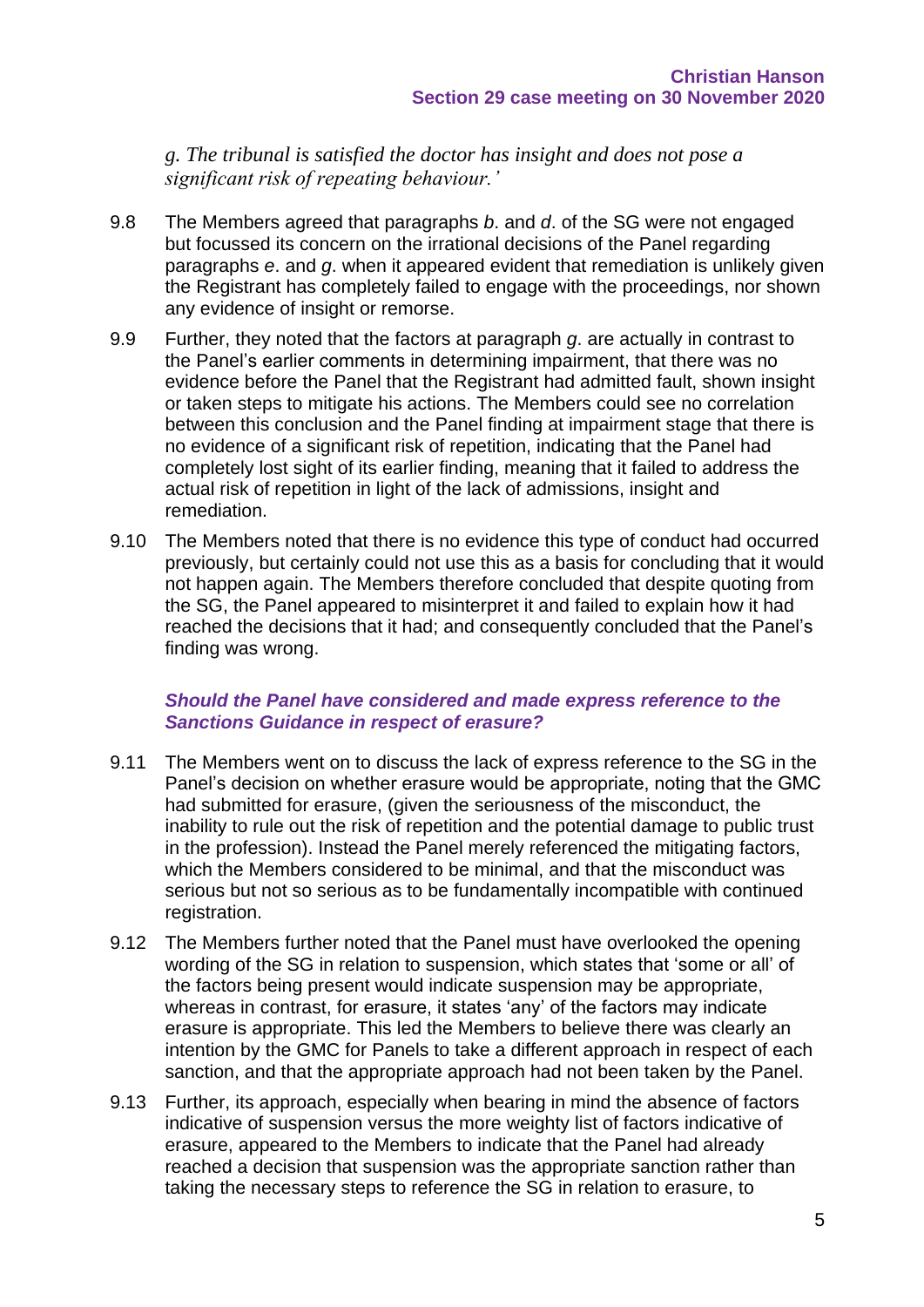consider the factors that were engaged, and to expand on its decision on why it found the Registrant's conduct was not fundamentally incompatible with continued registration.

9.14 The Members therefore concluded that in failing to provide reasons, and failing to consider the factors for erasure set out in the SG and give them the appropriate weight, the Panel failed to fully demonstrate it had paid due regard to the SG, and, ultimately, to reach the correct conclusion that this was a case of fundamental incompatibility.

### **Conclusion on insufficiency for public protection**

9.15 The Members concluded that the Panel's decision to suspend the Registrant without giving any weight to the aggravating factors or the seriousness of the misconduct, without providing any reasons for not considering erasure, and having made errors in its interpretation of the SG, was insufficient for public protection.

### **10. Referral to court**

- 10.1 Having concluded that the Panel's Determination was insufficient for public protection, the Members moved on to consider whether they should exercise the Authority's discretion to refer this case to the relevant court.
- 10.2 In considering the exercise of the Authority's discretion, the Members received legal advice as to the prospects of success and took into account the need to use the Authority's resources proportionately and in the public interest.
- 10.3 Taking into account those considerations, along with advice on the prospects of success, the Members agreed that the Authority should exercise its power under Section 29 and refer this case to the High Court of Justice of England and Wales.

**Alan Clamp (Chair) Dated**

**04/01/21**